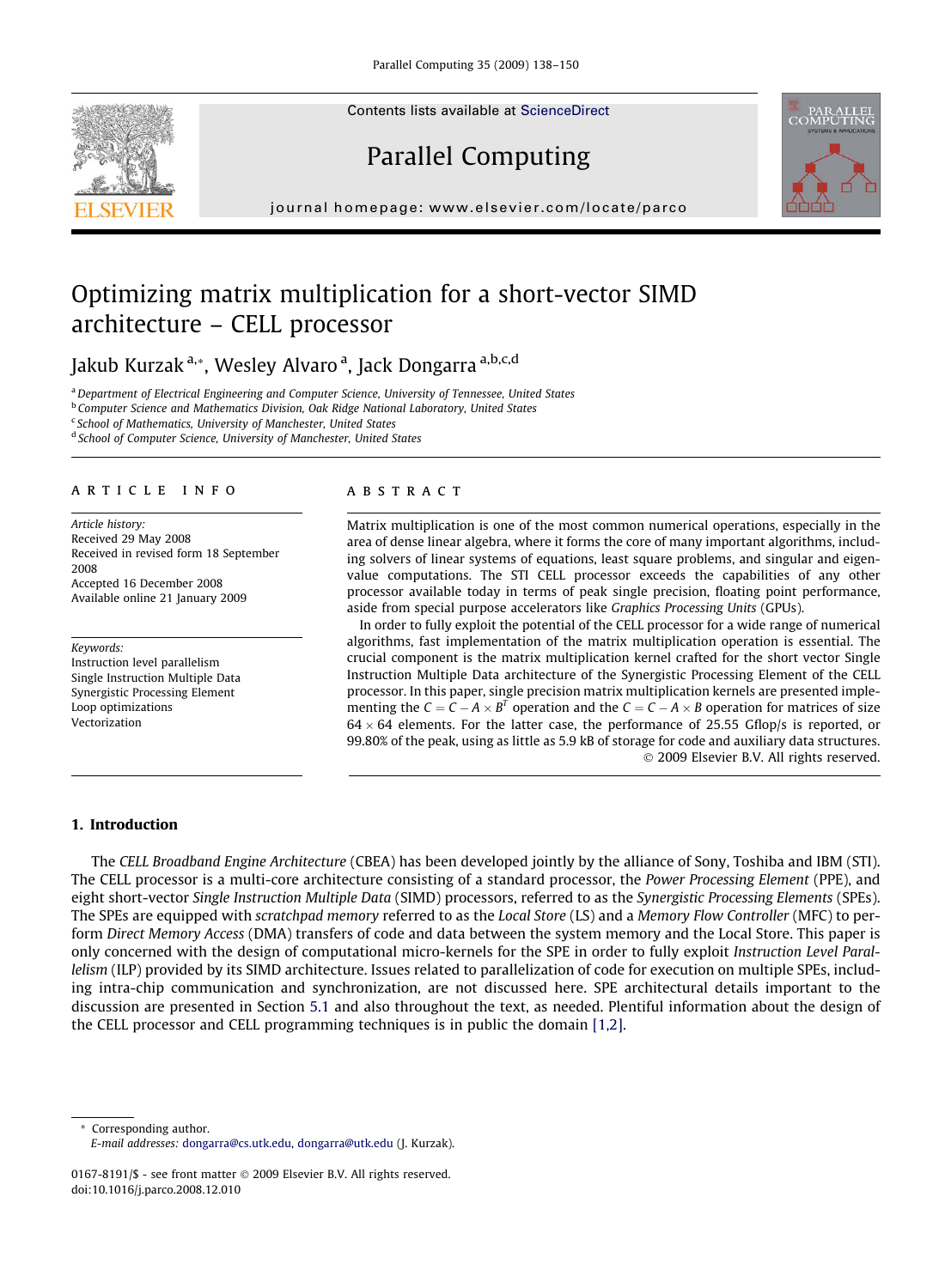# 2. Motivation

The current trend in processor design is towards chips with multiple processing units, commonly referred to as multi-core processors [\[3–5\].](#page-11-0) It has been postulated that building blocks of future architectures are likely to be simple processing elements with shallow pipelines, in-order execution, and SIMD capabilities [\[6\]](#page-11-0). It has also been pointed out that direct control over the memory hierarchy may be desired, and software-managed scratchpad memory may be superior to traditional caches [\[6\]](#page-11-0).

It can be observed that the Synergistic Processing Element of the CELL processor closely matches this description. There is no doubt that future processors will differ significantly from the current designs and will reshape the way of thinking about programming such systems. By the same token, investigation into micro-kernel development for the SPE may have a broader impact by providing an important insight into programming future multi-core architectures.

## 2.1. Performance considerations

State of the art numerical linear algebra software utilizes block algorithms in order to exploit the memory hierarchy of traditional cache-based systems [\[7,8\].](#page-11-0) Public domain libraries such as LAPACK [\[9\]](#page-11-0) and ScaLAPACK [\[10\]](#page-11-0) are good examples. These implementations work on square or rectangular submatrices in their inner loops, where operations are encapsulated in calls to Basic Linear Algebra Subroutines (BLAS) [\[11\],](#page-11-0) with emphasis on expressing the computation as Level 3 BLAS, matrix– matrix type, operations. Frequently, the call is made directly to the matrix multiplication routine \_GEMM. At the same time, all the other Level 3 BLAS can be defined in terms of \_GEMM and a small amount of Levels 1 and 2 BLAS [\[12\]](#page-11-0).

A lot of effort has been invested in optimized BLAS by hardware vendors as well as academic institutions through projects such as ATLAS [\[13\]](#page-11-0) and GotoBLAS [\[14\]](#page-11-0). At the same time, the inefficiencies of the BLAS layer have been pointed out [\[15\]](#page-11-0) as well as the shortcomings of its fork-join parallelization model [\[16\].](#page-11-0) Owing to this, the emerging trend in linear algebra is towards the use of specialized data structures such as Block Data Layout (BDL) [\[17,18\]](#page-11-0) and the expression of algorithms directly in terms of specialized inner-kernels [\[19\]](#page-11-0). Although application of these techniques is not always straightforward, problems can be often remedied by novel algorithmic approaches [\[20,21\].](#page-11-0)

The innovation in CELL software has been progressing faster than elsewhere, with direct use of inner-kernels, out-of-order execution and Block Data Layout being a common practice [\[22–24\].](#page-11-0) As a result, performance of algorithms comes much closer to the speed of \_GEMM for much smaller problem sizes [\[24\].](#page-11-0) Any improvement to the \_GEMM routine immediately benefits the entire algorithm, which makes the optimization of the \_GEMM routine yet more important for the CELL processor.

## 2.2. Code size considerations

In the current implementation of the CELL BE architecture, the SPEs are equipped with a Local Store of 256 kB. It is a common practice to use tiles of  $64 \times 64$  elements for dense matrix operations in single precision [\[22,25,26,23,24\]](#page-11-0). Such tiles occupy a 16 kB buffer in the Local Store. Between six and eight buffers are necessary to efficiently implement even such a simple operation as matrix multiplication [\[22,25,26\].](#page-11-0) Also, more complex operations, such as matrix factorizations, commonly allocate eight buffers [\[23,24\]](#page-11-0), which consume 128 kB of Local Store. In general, it is reasonable to assume that half of the Local Store is devoted to application data buffers. At the same time, the program may rely on library frameworks like ALF [\[27\]](#page-11-0) or MCF [\[28\]](#page-11-0), and utilize numerical libraries such as SAL [\[29\],](#page-11-0) SIMD Math [\[30\]](#page-11-0) or MASS [\[31\]](#page-11-0), which consume extra space for the code. In the development stage, it may also be desirable to generate execution traces for analysis with tools like TATLTM [\[32\]](#page-11-0) or Paraver [\[33\]](#page-11-0), which require additional storage for event buffers. Finally, Local Store also houses the SPE stack, starting at the highest LS address and growing towards lower addresses with no overflow protection.

It should be quite obvious that the Local Store is a scarce resource and any real-world application is facing the problem of fitting tightly coupled components together in the limited space. SPE code can be replaced at runtime and the mechanism of overlays [\[34\]](#page-11-0) can be of assistance with dynamic code management. Nevertheless, the use of kernels of tens of thousands of kilobytes in size (Section 3) does not seem adequate for other purposes than to implement micro-benchmarks.

# 3. Related work

This article only discusses canonical implementations of matrix multiplication of  $O(N^3)$  complexity. Although lower complexity algorithms exist, such as the one by Strassen [\[35\]](#page-11-0) or the one by Coppersmith and Winograd [\[36\]](#page-11-0), they are not discussed here.

Little literature exists about implementing matrix operations using short-vector SIMD capabilities. Implementation of matrix multiplication  $C = C + A \times B^{T}$  using Intel Streaming SIMD Extensions (SSE) was reported by Aberdeen and Baxter [\[37\]](#page-11-0). Analysis of performance considerations of various computational kernels for the CELL processor, including the \_GEMM kernel, was presented by Williams et al. [\[38,39\],](#page-11-0) with results based mostly on simulation. The first implementation of the matrix multiplication kernel  $C = A \times B$  for the CELL processor was reported by Chen et al. [\[22\]](#page-11-0). Performance of 25.01 Gflop/s was reported on a single SPE with register usage of 69. The article describes C language implementation, which is now publicly distributed with the IBM CELL SDK. More recently assembly language implementation of the matrix multipli-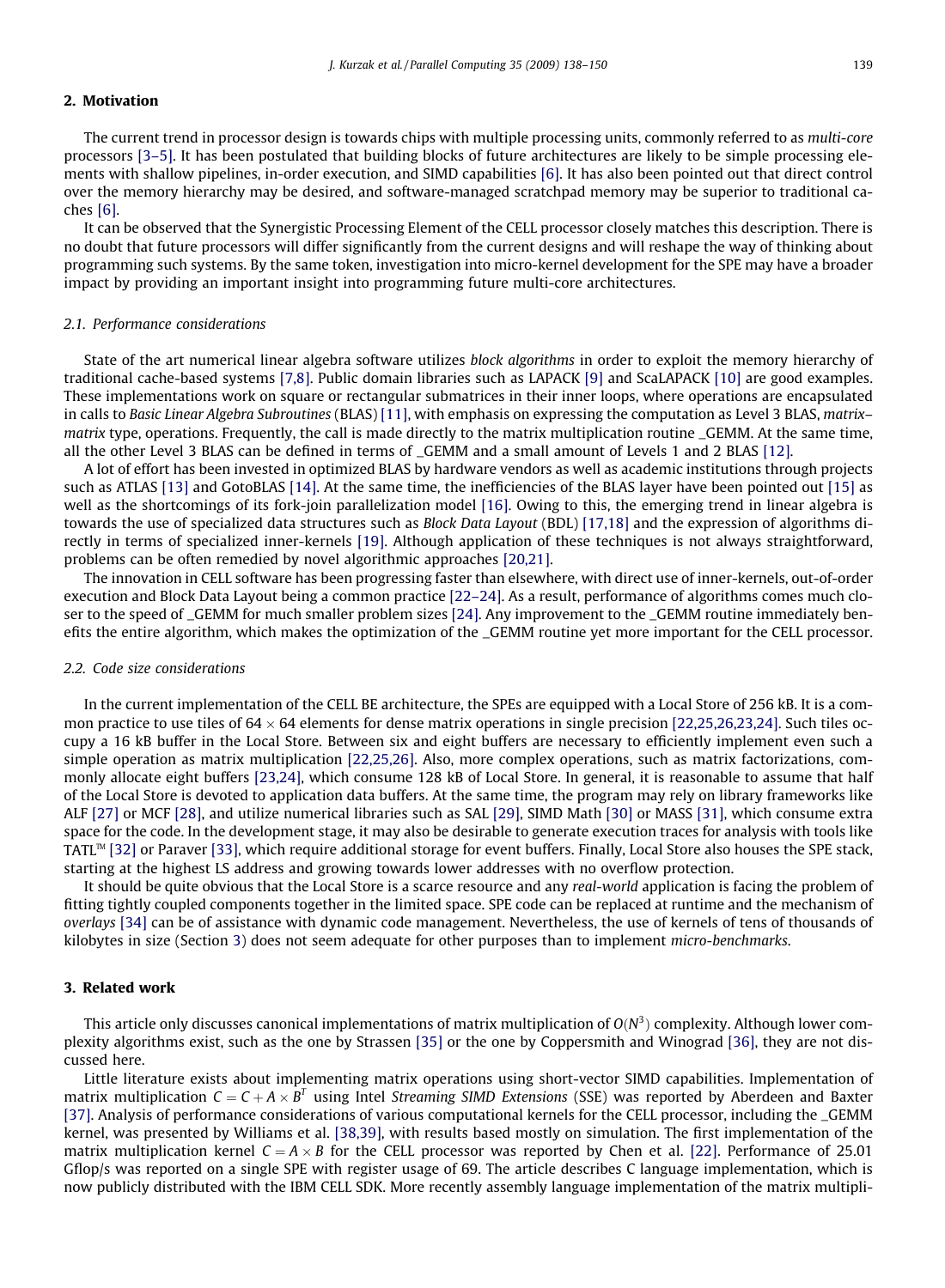Selected odd and even pipeline instruction groups and their latencies.

| Pipeline<br>Instructions                                  |          |          | Latency (cycles) |
|-----------------------------------------------------------|----------|----------|------------------|
|                                                           | Even     | Odd      |                  |
| Single precision floating point                           | $\times$ |          |                  |
| Immediate loads, logical operations, integer add/subtract | $\times$ |          |                  |
| Element rotates and shifts                                | $\times$ |          |                  |
| Byte shuffles, quadword rotates and shifts                |          | $\times$ |                  |
| Loads/stores, branch hints                                |          | $\times$ |                  |
| <b>Branches</b>                                           |          | $\times$ |                  |

cation C  $=$  C  $-A\times B$  was reported by Hackenber[g\[25,26\].](#page-11-0) Performance of 25.40 Gflop/s was reported. Register usage of 71 can be established by inspection of the publicly available code.

Both codes mentioned above were developed using very aggressive unrolling, resulting in a single loop with a huge body of straight-line code. Multiplication of  $64 \times 64$  matrices requires  $64 \times 64 \times 64 = 262,144$  multiplications and additions (or subtractions). In single precision, the calculation can be implemented by 262,144/ 4 = 65,536 fused multiply–add (FMA) SIMD operations or fused multiply–subtract (FNMS) SIMD operations. Both codes place 4096 of these operations in the body of a loop, which iterates 16 times and results in the size of the first code of roughly 32 kB and the size of the second one close to 26 kB. Since the first code is in C, the exact size is compiler dependent.

CELL BLAS library released as part of the SDK 3.0 [\[40\]](#page-11-0) includes an SPE SGEMM kernel for multiplication of 64  $\times$  64 matrices. The routine is not available in source form. The size of the object code is over 32 kB.

## 4. Original contribution

In this publication, an implementation of the \_GEMM kernel  $C=C-A\times B^T$  is reported, which, to the best knowledge of the authors, has not been reported before. Also, an implementation of the \_GEMM kernel  $C=C-A\times B$  is reported, which achieves better performance than the kernels reported before, and at the same time occupies more than four times less space. It is also shown that the latter kernel is optimal, in the sense that neither performance can be further improved nor code size decreased.

It is also the intention of the authors to demystify the topic by clearly explaining the careful analysis behind optimized implementation of computational micro-kernels exploiting SIMD ILP, VLIW-like, dual-issue and other low-level architectural features of the computational cores of the CELL processor.

# 5. Implementation

## 5.1. SPU architecture overview

The core of the SPE is the Synergistic Processing Unit (SPU). The SPU [\[41–43\]](#page-11-0) is a RISC-style SIMD processor featuring 128 general purpose registers and 32-bit fixed length instruction encoding. SPU includes instructions that perform single precision floating point, integer arithmetic, logicals, loads, stores, compares and branches. SPU includes nine execution units organized into two pipelines, referred to as the odd and even pipeline. Instructions are issued in-order and two independent instructions can be issued simultaneously if they belong to different pipelines (Table 1).

SPU executes code form the Local Store and operates on data residing in the Local Store, which is a fully pipelined, singleported, 256 kB of Static Random Access Memory (SRAM). Load and store instructions are performed within local address space, which is untranslated, unguarded and noncoherent with respect to the system address space. Loads and stores transfer 16 bytes of data between the register file and the Local Store, and complete with fixed six-cycle delay and without exception.

SPU does not perform hardware branch prediction and omits branch history tables. Instead, the SPU includes a Software Managed Branch Target Buffer (SMBTB), which holds a single branch target and is loaded by software. A mispredicted branch flushes the pipelines and costs 18 cycles. A correctly hinted branch can execute in one cycle. Since both branch hint and branch instructions belong to the odd pipeline, proper use of SMBTB can result in zero overhead from branching for a compute-intensive loop dominated by even pipeline instructions.

#### 5.2. Loop construction

The main tool in loop construction is the technique of loop unrolling [\[44\]](#page-12-0). In general, the purpose of loop unrolling is to avoid pipeline stalls by separating dependent instructions by a distance in clock cycles equal to the corresponding pipeline latencies. It also decreases the overhead associated with advancing the loop index and branching. On the SPE it serves the additional purpose of balancing the ratio of instructions in the odd and even pipeline, owing to register reuse between iterations.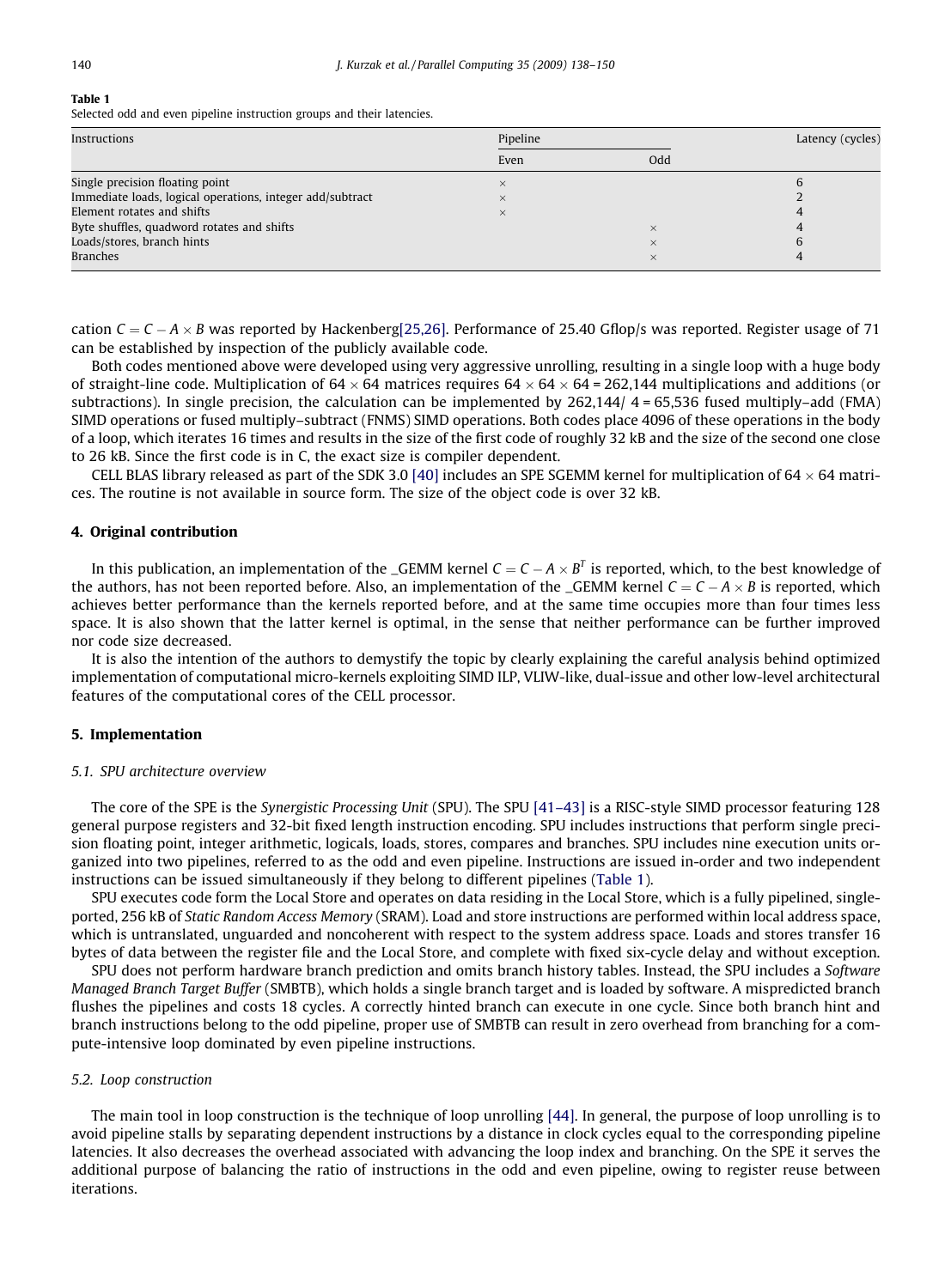

Fig. 1. Basic steps of \_GEMM loop optimization.

In the canonical form, matrix multiplication  $C_{m \times n} = A_{m \times k} \times B_{k \times n}$  consists of three nested loops iterating over the three dimensions m, n and k. Loop tiling [\[45\]](#page-12-0) is applied to improve the locality of reference and to take advantage of the  $O(n^3)/O(n^2)$  ratio of arithmetic operations to memory accesses. This way register reuse is maximized and the number of loads and stores is minimized.

Conceptually, tiling of the three loops creates three more inner loops, which calculate a product of a submatrix of A and a submatrix of  $B$  and updates a submatrix of  $C$  with the partial result. Practically, the body of these three inner loops is subject to complete unrolling to a single block of a straight-line code. The tile size is picked such that the cross-over point between arithmetic and memory operations is reached, which means that there is more FMA or FNMS operations to fill the even pipeline than there is load, store and shuffle operations to fill the odd pipeline.

The resulting structure consists of three outer loops iterating over tiles of A, B and C. Inevitably, nested loops induce mispredicted branches, which can be alleviated by further unrolling. Aggressive unrolling, however, leads quickly to undesired code bloat. Instead, the three-dimensional problem can be linearized by replacing the loops with a single loop performing the same traversal of the iteration space. This is accomplished by traversing tiles of A, B and C in a predefined order derived as a function of the loop index. A straightforward row/column ordering can be used and tile pointers for each iteration can be constructed by simple transformations of the bits of the loop index.

At this point, the loop body still contains *auxiliary* operations that cannot be overlapped with arithmetic operations. These include initial loads, stores of final results, necessary data rearrangement with splats (copy of one element across a vector) and shuffles (permutations of elements within a vector), and pointer advancing operations. This problem is addressed by double-buffering, on the register level, between two loop iterations. The existing loop body is duplicated and two separate blocks take care of the even and odd iteration, respectively. Auxiliary operations of the even iteration are hidden behind arithmetic instructions of the odd iteration and vice versa, and disjoint sets of registers are used where necessary. The resulting loop is preceded by a small body of prologue code loading data for the first iteration, and then followed by a small body of epilogue code, which stores results of the last iteration. Fig. 1 shows the optimization steps leading to a high performance implementation of the \_GEMM inner kernel.

## 5.3.  $C = C - A \times B$ trans

The BLAS C  $=$  C  $-A\times B^T$  \_GEMM is a very common linear algebra operation. LAPACK relies on this operation for implementation of many matrix transformations, including Cholesky factorization (\_POTRF),  $LDL<sup>T</sup>$  factorization (\_SYTRF), QR factorization (\_GEQRF-calling \_GEMM indirectly through the \_LARFB routine), and bidiagonal reduction (\_GEBRD). The  $C=C-A\times B^T$  micro-kernel is also a building block for Level 3 BLAS routines other than \_GEMM, e.g., symmetric rank k update (\_SYRK). Specifically, implementation of the Cholesky factorization for the CELL processor, based on this micro-kernel coded in C, has been reported by the authors of this publication [\[24\].](#page-11-0)

Before going into details, it should be noted, that matrix storage follows C-style row-major format. It is not as much a carefull design decision, as compliance with the common practice on the CELL processor. It can be attributed to C compilers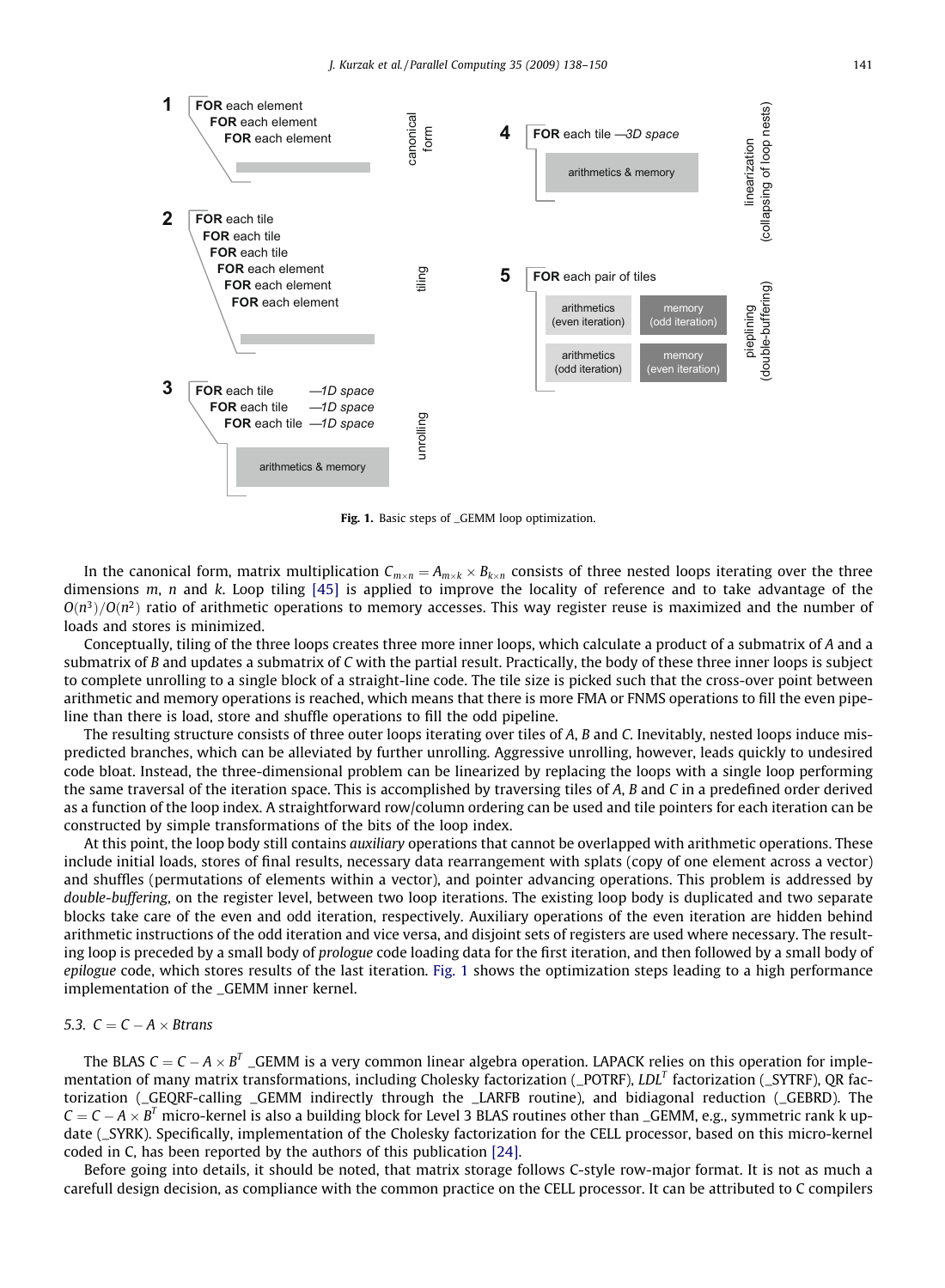

**Fig. 2.** Basic operation of the  $C = C - A \times B^T$  matrix multiplication micro-kernel.

being the only ones allowing to exploit short-vector capabilities of the SPEs through C language SIMD extensions. If compliance with libraries relying on legacy FORTRAN API is required, a translation operation is necessary. However, translation is required anyway, since implementations of dense linear algebra routines on the CELL processor rely on Block Data Layout. Typically, the two conversions are combined in one operation, which introduces an acceptable overhead [\[23\]](#page-11-0).

An easy way to picture the  $C=C-A\times B^T$  operation is to represent it as the standard matrix vector product  $C=C-A\times B$ , where A is stored using row-major order and B is stored using column-major order. It can be observed that in this case a row of A can readily be multiplied with a column of B to yield a vector containing four partial results, which need to be summed up to produce one element of C. The vector reduction step introduces superfluous multiply–add operations. In order to minimize their number, four row-column products are computed, resulting in four vectors, which need to be internally reduced. The reduction is performed by first transposing the  $4 \times 4$  element matrix represented by the four vectors and then applying four vector multiply–add operations to produce a result vector containing four elements of C. The basic scheme is depicted in Fig. 2.

The crucial design choice to be made is the right amount of unrolling, which is equivalent to deciding the right tile size in terms of the triplet  ${m, n, k}$  (Here sizes express numbers of individual floating-point values, not vectors). Unrolling is mainly used to minimize the overhead of jumping and advancing the index variable and associated pointer arithmetic. It has been pointed out in Section 5.1 that both jump and jump hint instructions belong to the odd pipeline and, for compute intensive loops, can be completely hidden behind even pipeline instructions and thus introduce no overhead. In terms of the overhead of advancing the index variable and related pointer arithmetic, it will be shown in Section 5.5 that all of these operations can be placed in the odd pipeline as well. In this situation, the only concern is balancing even pipeline, arithmetic instructions with odd pipeline, data manipulation instructions.

Simple analysis can be done by looking at the number of floating-point operations versus the number of loads, stores and shuffles, under the assumption that the size of the register file is not a constraint. The search space for the  $\{m, n, k\}$  triplet is further truncated by the following criteria: only powers of two are considered in order to simplify the loop construction; the maximum possible number of 64 is chosen for k in order to minimize the number of extraneous floating-point instructions performing the reduction of partial results; only multiplies of four are selected for n to allow for efficient reduction of partial results with eight shuffles per one output vector of C. Under these constraints, the entire search space can be easily analyzed.

Table 2 shows how the number of each type of operation is calculated. [Table 3](#page-5-0) shows the number of even pipeline, floating-point instructions including the reductions of partial results. [Table 4](#page-5-0) shows the number of even pipeline instructions minus the number of odd pipeline instructions including loads, stores and shuffles (not including jumps and pointer arith-

## Table 2

| Numbers of different types of operations in the computation of one tile of the $C = C - A \times B^T$ micro-kernel as a function of tile size ({m, n, 64} triplet). |  |
|---------------------------------------------------------------------------------------------------------------------------------------------------------------------|--|
|---------------------------------------------------------------------------------------------------------------------------------------------------------------------|--|

| Type of operation | Pipeline |          |                                         |
|-------------------|----------|----------|-----------------------------------------|
|                   | Even     | Odd      |                                         |
| Floating point    | $\times$ |          | $(m \times n \times 64)/4 + m \times n$ |
| Load A            |          | $\times$ | $m \times 64/4$                         |
| Load B            |          | $\times$ | $64 \times n/4$                         |
| Load C            |          | $\times$ | $m \times n/4$                          |
| Store C           |          | $\times$ | $m \times n/4$                          |
| Shuffle           |          | $\times$ | $m \times n/4 \times 8$                 |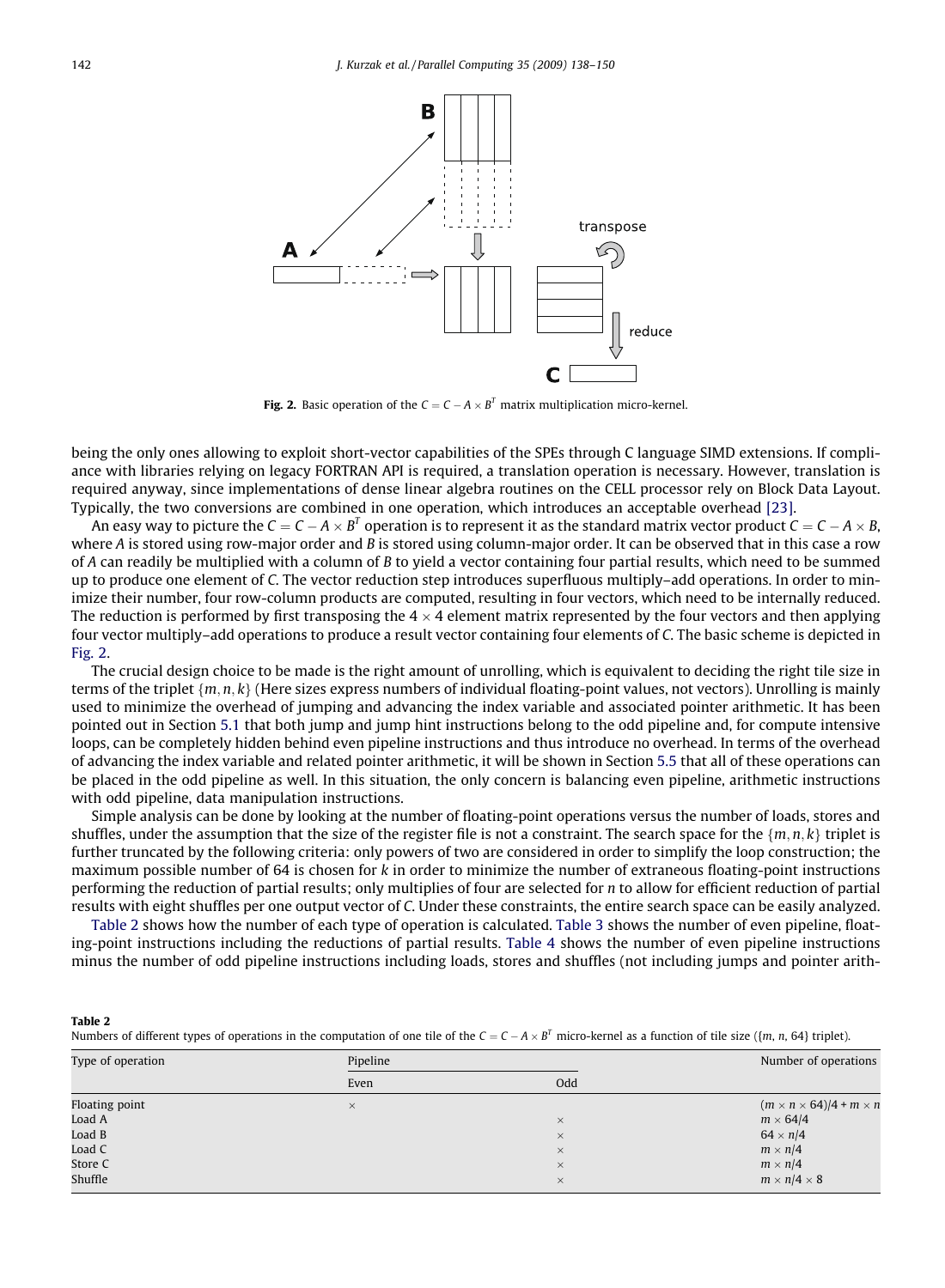<span id="page-5-0"></span>Number of even pipeline, floating-point operations in the computation of one tile of the micro-kernel  $C=C-A\times B^T$  as a function of tile size ({m, n, 64} triplet).

| M/N           |      |      | 16     | 32     | 64     |
|---------------|------|------|--------|--------|--------|
|               | 68   | 136  | 272    | 544    | 1088   |
| $\mathcal{L}$ | 136  | 272  | 544    | 1088   | 2176   |
| 4             | 272  | 544  | 1088   | 2176   | 4352   |
| 8             | 544  | 1088 | 2176   | 4352   | 8704   |
| 16            | 1088 | 2176 | 4352   | 8704   | 17,408 |
| 32            | 2176 | 4352 | 8704   | 17,408 | 34,816 |
| 64            | 4352 | 8704 | 17,408 | 34,816 | 69,632 |

#### Table 4

Number of spare odd pipeline slots in the computation of one tile of the C = C – A  $\times$  B<sup>T</sup> micro-kernel as a function of tile size ({m, n, 64} triplet).

| M/N |       |       | 16     | 32     | 64     |
|-----|-------|-------|--------|--------|--------|
|     | $-22$ | $-28$ | $-40$  | $-64$  | $-112$ |
|     | 20    | 72    | 176    | 384    | 800    |
|     | 104   | 272   | 608    | 1280   | 2624   |
| 8   | 272   | 672   | 1472   | 3072   | 6272   |
| 16  | 608   | 1472  | 3200   | 6656   | 13,568 |
| 32  | 1280  | 3072  | 6656   | 13,824 | 28,160 |
| 64  | 2624  | 6272  | 13,568 | 28,160 | 57,344 |

metic). In other words, Table 4 shows the number of spare odd pipeline slots before jumps and pointer arithmetic are implemented. Finally, Table 5 shows the size of code involved in calculations for a single tile. It is important to note here that the double-buffered loop is twice the size.

It can be seen that the smallest unrolling with a positive number of spare odd pipeline slots is represented by the triplet  $\{2, 4, 64\}$  and produces a loop with 136 floating-point operations. However, this unrolling results in only 20 spare slots, which would barely fit pointer arithmetic and jump operations. Another aspect is that the odd pipeline is also used for instruction fetch and near complete filling of the odd pipeline may cause instruction depletion, which in rare situations can even result in an indefinite stall [\[46\]](#page-12-0).

The next larger candidates are triplets  $\{4, 4, 64\}$  and  $\{2, 8, 64\}$ , which produce loops with 272 floating-point operations, and 104 or 72 spare odd pipeline slots, respectively. The first one is an obvious choice, giving more room in the odd pipeline and smaller code. It turns out that the  $\{4, 4, 64\}$  unrolling is actually the most optimal of all, in terms of the overall routine footprint, when the implementation of pointer arithmetic is taken into account, as further explained in Section 5.5.

It can be observed that the maximum performance of the routine is ultimately limited by the extra floating-point operations, which introduce an overhead not accounted for in the formula for operation count in matrix multiplication:  $2 \times m \times n \times k$ . For matrices of size 64  $\times$  64, every 64 multiply–add operations require four more operations to perform the intra-vector reduction. This sets a hard limit on the maximum achievable performance to  $64/(64+4) \times 25.6 = 24.09$  [Gflop/s], which is roughly 94% of the peak.

# 5.4.  $C=C - A \times B$

Perhaps the most important usage of the BLAS  $C=C-A\times B$  \_GEMM operation is in Gaussian elimination. This operation is employed by LAPACK's implementation of LU factorization (\_GETRF), which is also a basis for the Linpack benchmark [\[47\]](#page-12-0) used to rank supercomputers on the Top500 list [\[48\]](#page-12-0). The C  $=$  C  $-$  A  $\times$  B micro-kernel is also a building block for Level 3 BLAS routines other than \_GEMM, e.g., triangular solve (\_TRSM). Specifically, implementation of LU factorization for the CELL processor, based on this micro-kernel coded in C has been reported by Chen et al. [\[22\]](#page-11-0).

| The size of code for the computation of one the of the $c = c - h \wedge b$ -micro-actrici as a function of the size $(\{m, n, \sigma\})$ triplet). |      |      |      |       |       |  |
|-----------------------------------------------------------------------------------------------------------------------------------------------------|------|------|------|-------|-------|--|
| M/N                                                                                                                                                 |      |      | 16   |       | 64    |  |
|                                                                                                                                                     |      |      | 2.3  | 4.5   | 8.9   |  |
|                                                                                                                                                     | 1.U  | 1.0  | 3.6  | 7.0   | 13.9  |  |
|                                                                                                                                                     |      |      | 6.1  | 12.0  | 23.8  |  |
|                                                                                                                                                     |      | 5.9  | 11.3 | 22.0  | 43.5  |  |
| 16                                                                                                                                                  | 6.1  | 11.3 | 21.5 | 42.0  | 83.0  |  |
| 32                                                                                                                                                  | 12.0 | 22.0 | 42.0 | 82.0  | 162.0 |  |
| 64                                                                                                                                                  | 23.8 | 43.5 | 83.0 | 162.0 | 320.0 |  |

Table 5 The size of code for the computation of one tile of the  $C = C - A \times B^T$  micro-kernel as a function of tile size ({m, n, 64} triplet).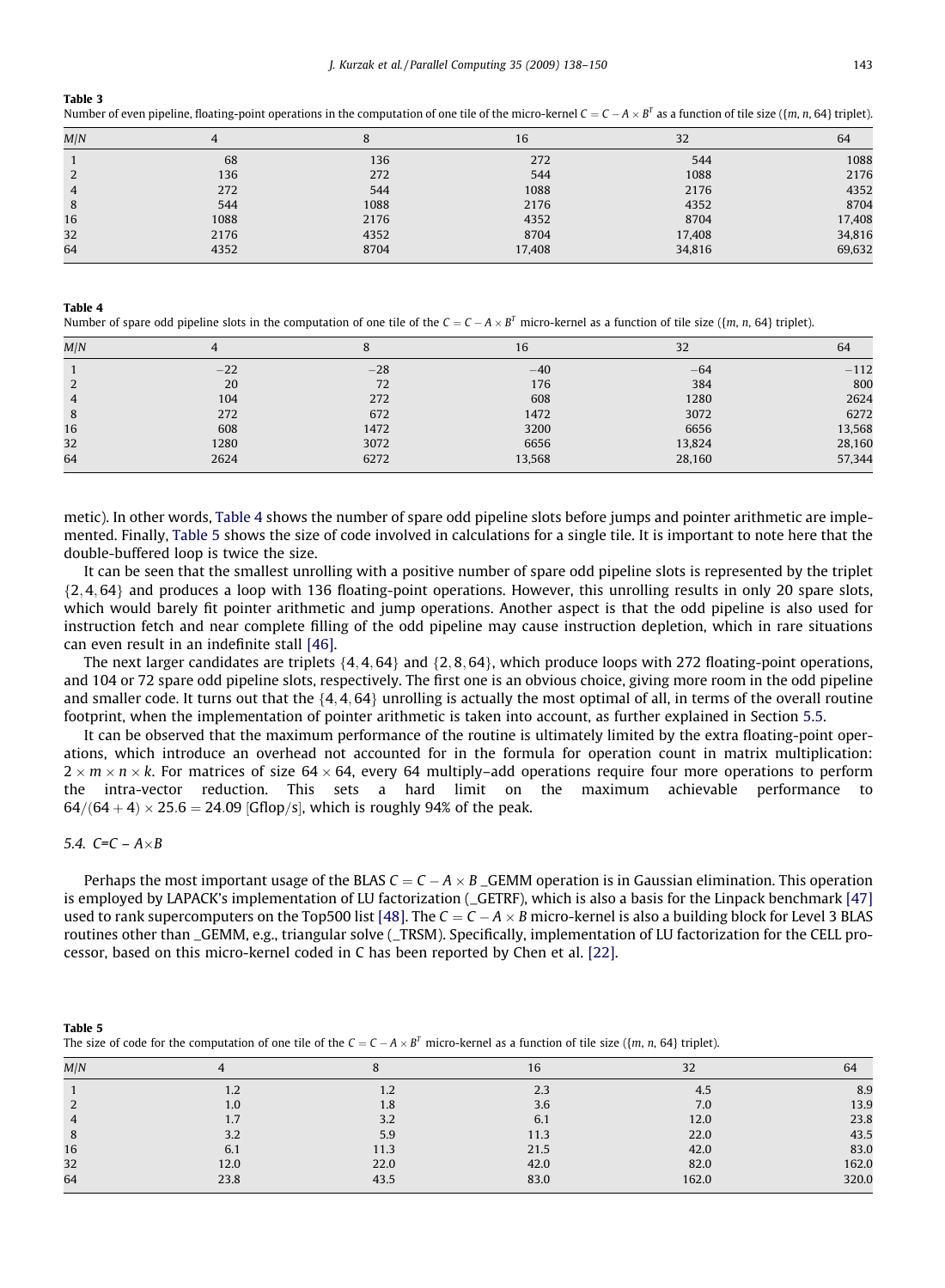Here, same as before, row major storage is assumed. The key observation is that multiplication of one element of A with one row of B contributes to one row of C. Owing to that, the elementary operation splats an element of A over a vector, multiplies this vector with a vector of B and accumulates the result in a vector of  $C$  (Fig. 3). Unlike for the other kernel, in this case no extra floating-point operations are involved.

Same as before, the size of unrolling has to be decided in terms of the triplet  $\{m, n, k\}$ . This time, however, there is no reason to fix any dimension. Nevertheless, similar constraints to the search space apply: all dimensions have to be powers of two, and additionally only multiplies of four are allowed for  $n$  and  $k$  to facilitate efficient vectorization and simple loop construction. Table 6 shows how the number of each type of operation is calculated. Table 7 shows the number of even pipeline, floating-point instructions. [Table 8](#page-7-0) shows the number of even pipeline instructions minus the number of odd pipeline instructions including loads, stores and splats (not including jumps and pointer arithmetic). In other words, [Table 8](#page-7-0) shows the number of spare odd pipeline slots before jumps and pointer arithmetic are implemented. Finally, [Table 9](#page-7-0) shows the size of code involved in calculations for a single tile. It is should be noted again that the double-buffered loop is twice the size.



**Fig. 3.** Basic operation of the  $C = C - A \times B$  matrix multiplication micro-kernel.

#### Table 6

Numbers of different types of operations in the computation of one tile of the  $C=C-A\times B$  micro-kernel as a function of tile size ({m, n, k}).

| Type of operation | Pipeline | Number of operations |                           |
|-------------------|----------|----------------------|---------------------------|
|                   | Even     | Odd                  |                           |
| Floating point    | $\times$ |                      | $(m \times n \times k)/4$ |
| Load A            |          | $\times$             | $m \times k/4$            |
| Load B            |          | $\times$             | $k \times n/4$            |
| Load C            |          | $\times$             | $m \times n/4$            |
| Store C           |          | $\times$             | $m \times n/4$            |
| Splat             |          | $\times$             | $m \times k$              |

## Table 7

Number of even pipeline operations in the computation of one tile of the micro-kernel  $C = C - A \times B$  as a function of tile size ({m, n, k}).

| K              | M/N            | 4    | 8    | 16   | 32   | 64     |
|----------------|----------------|------|------|------|------|--------|
| $\overline{4}$ |                | 4    | 8    | 16   | 32   | 64     |
| 4              |                | 8    | 16   | 32   | 64   | 128    |
| 4              | 4              | 16   | 32   | 64   | 128  | 256    |
| 4              | 8              | 32   | 64   | 128  | 256  | 512    |
| 4              | 16             | 64   | 128  | 256  | 512  | 1024   |
| 4              | 32             | 128  | 256  | 512  | 1024 | 2048   |
| 4              | 64             | 256  | 512  | 1024 | 2048 | 4096   |
| 8              |                | 8    | 16   | 32   | 64   | 128    |
| 8              |                | 16   | 32   | 64   | 128  | 256    |
| 8              | 4              | 32   | 64   | 128  | 256  | 512    |
| 8              | 8              | 64   | 128  | 256  | 512  | 1024   |
| 8              | 16             | 128  | 256  | 512  | 1024 | 2048   |
| 8              | 32             | 256  | 512  | 1024 | 2048 | 4096   |
| 8              | 64             | 512  | 1024 | 2048 | 4096 | 8192   |
| 16             |                | 16   | 32   | 64   | 128  | 256    |
| 16             | $\overline{2}$ | 32   | 64   | 128  | 256  | 512    |
| 16             | 4              | 64   | 128  | 256  | 512  | 1024   |
| 16             | 8              | 128  | 256  | 512  | 1024 | 2048   |
| 16             | 16             | 256  | 512  | 1024 | 2048 | 4096   |
| 16             | 32             | 512  | 1024 | 2048 | 4096 | 8192   |
| 16             | 64             | 1024 | 2048 | 4096 | 8192 | 16,384 |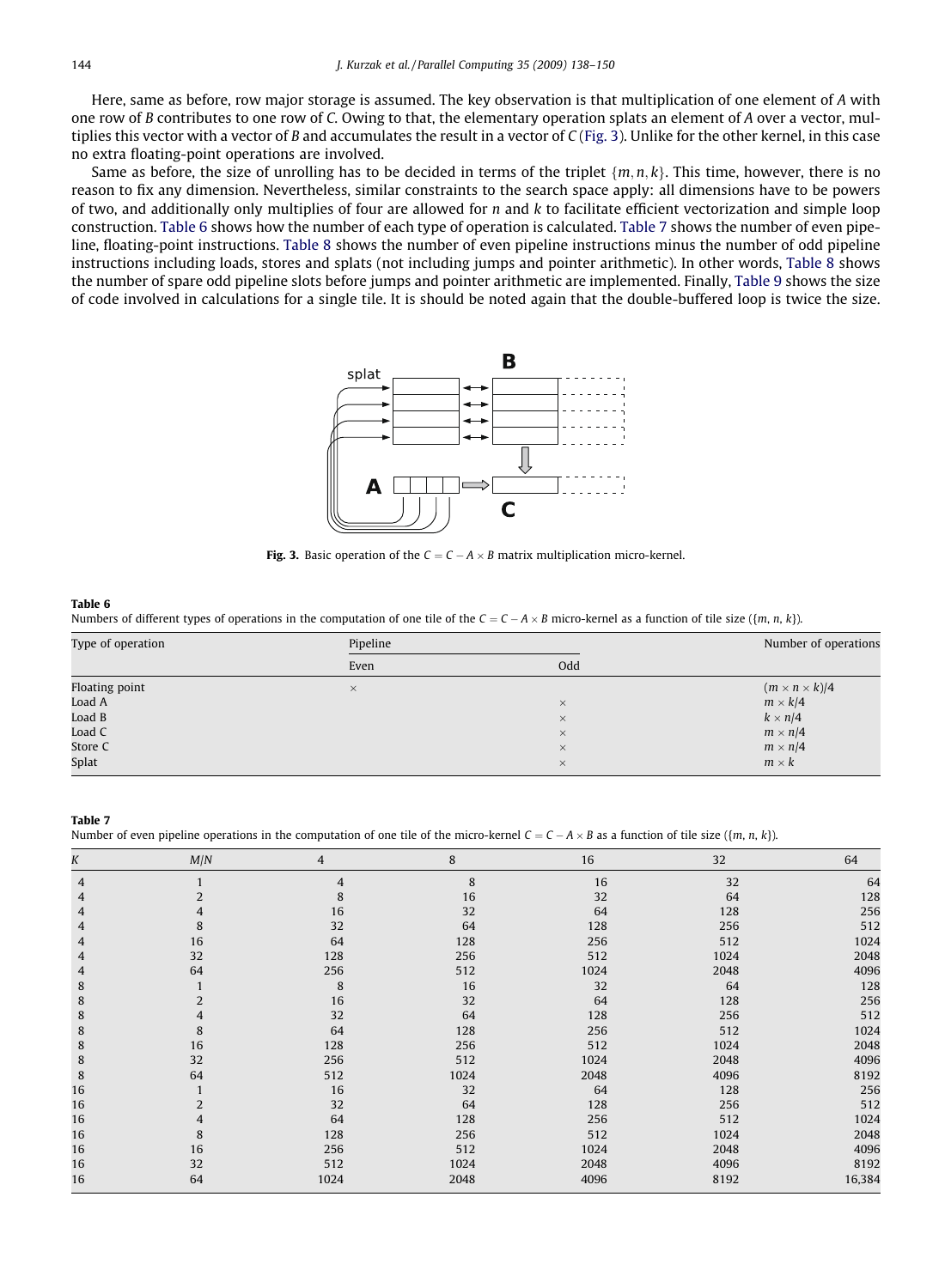#### <span id="page-7-0"></span>Number of spare odd pipeline slots in the computation of one tile of the  $C=C-A\times B$  micro-kernel as a function of tile size ({m, n, k}).

| K              | M/N            | $\overline{4}$ | 8        | 16    | 32    | 64     |
|----------------|----------------|----------------|----------|-------|-------|--------|
| 4              |                | $-7$           | $-9$     | $-13$ | $-21$ | $-37$  |
| 4              | $\overline{2}$ | $-10$          | $-10$    | $-10$ | $-10$ | $-10$  |
| 4              | 4              | $-16$          | $-12$    | $-4$  | 12    | 44     |
| 4              | 8              | $-28$          | $-16$    | 8     | 56    | 152    |
| 4              | 16             | $-52$          | $-24$    | 32    | 144   | 368    |
| 4              | 32             | $-100$         | $-40$    | 80    | 320   | 800    |
| 4              | 64             | $-196$         | $-72$    | 176   | 672   | 1664   |
| 8              |                | $-12$          | $-14$    | $-18$ | $-26$ | $-42$  |
| 8              | 2              | $-16$          | $-12$    | $-4$  | 12    | 44     |
| 8              | 4              | $-24$          | $-8$     | 24    | 88    | 216    |
| 8              | 8              | $-40$          | $\Omega$ | 80    | 240   | 560    |
| 8              | 16             | $-72$          | 16       | 192   | 544   | 1248   |
| $\overline{4}$ | 32             | $-136$         | 48       | 416   | 1152  | 2624   |
| $\overline{4}$ | 64             | $-264$         | 112      | 864   | 2368  | 5376   |
| 16             |                | $-22$          | $-24$    | $-28$ | $-36$ | $-52$  |
| 16             | $\overline{2}$ | $-28$          | $-16$    | 8     | 56    | 152    |
| 16             | 4              | $-40$          | $\Omega$ | 80    | 240   | 560    |
| 16             | 8              | $-64$          | 32       | 224   | 608   | 1376   |
| 16             | 16             | $-112$         | 96       | 512   | 1344  | 3008   |
| 16             | 32             | $-208$         | 224      | 1088  | 2816  | 6272   |
| 16             | 64             | $-400$         | 480      | 2240  | 5760  | 12,800 |

Table 9 The size of code for the computation of one tile of the  $C = C - A \times B$  micro-kernel as a function of tile size ({m, n, k}).

| K  | M/N | 4   | 8    | 16   | 32      | 64   |
|----|-----|-----|------|------|---------|------|
| 4  |     | 0.1 | 0.1  | 0.2  | 0.3     | 0.6  |
| 4  | 2   | 0.1 | 0.2  | 0.3  | 0.5     | 1.0  |
| 4  | 4   | 0.2 | 0.3  | 0.5  | 1.0     | 1.8  |
| 4  | 8   | 0.4 | 0.6  | 1.0  | 1.8     | 3.4  |
| 4  | 16  | 0.7 | 1.1  | 1.9  | 3.4     | 6.6  |
| 4  | 32  | 1.4 | 2.2  | 3.7  | 6.8     | 12.9 |
| 4  | 64  | 2.8 | 4.3  | 7.3  | 13.4    | 25.5 |
| 8  |     | 0.1 | 0.2  | 0.3  | 0.6     | 1.2  |
| 8  | 2   | 0.2 | 0.3  | 0.5  | $1.0\,$ | 1.8  |
| 8  | 4   | 0.3 | 0.5  | 0.9  | 1.7     | 3.2  |
| 8  | 8   | 0.7 | 1.0  | 1.7  | 3.1     | 5.8  |
| 8  | 16  | 1.3 | 1.9  | 3.3  | 5.9     | 11.1 |
| 4  | 32  | 2.5 | 3.8  | 6.4  | 11.5    | 21.8 |
| 4  | 64  | 5.0 | 7.6  | 12.6 | 22.8    | 43.0 |
| 16 |     | 0.2 | 0.3  | 0.6  | 1.1     | 2.2  |
| 16 | 2   | 0.4 | 0.6  | 1.0  | 1.8     | 3.4  |
| 16 | 4   | 0.7 | 1.0  | 1.7  | 3.1     | 5.8  |
| 16 | 8   | 1.3 | 1.9  | 3.1  | 5.6     | 10.6 |
| 16 | 16  | 2.4 | 3.6  | 6.0  | 10.8    | 20.3 |
| 16 | 32  | 4.8 | 7.1  | 11.8 | 21.0    | 39.5 |
| 16 | 64  | 9.6 | 14.1 | 23.3 | 41.5    | 78.0 |

It can be seen that the smallest unrolling with a positive number of spare odd pipeline slots produces a loop with 128 floating-point operations. Five possibilities exist, with the triplet  $\{4, 16, 8\}$  providing the highest number of 24 spare odd pipeline slots. Again, such unrolling would both barely fit pointer arithmetic and jump operations and be a likely cause of instruction depletion.

The next larger candidates are unrollings producing loops with 256 floating-point operations. There are 10 such cases, with the triplet  $\{4, 32, 8\}$  being the obvious choice for the highest number of 88 spare odd pipeline slots and the smallest code size. It also turns out that this unrolling is actually the most optimal in terms of the overall routine footprint, when the implementation of pointer arithmetic is taken into account, as further explained in Section 5.5.

Unlike for the other routine, the maximum performance is not limited by any extra floating-point operations, and performance close to the peak of  $25.6$  Gflop/s should be expected.

## 5.5. Advancing tile pointers

The remaining issue is the one of implementing the arithmetic calculating the tile pointers for each loop iteration. Due to the size of the input matrices and the tile sizes being powers of two, this is a straightforward task. The tile offsets can be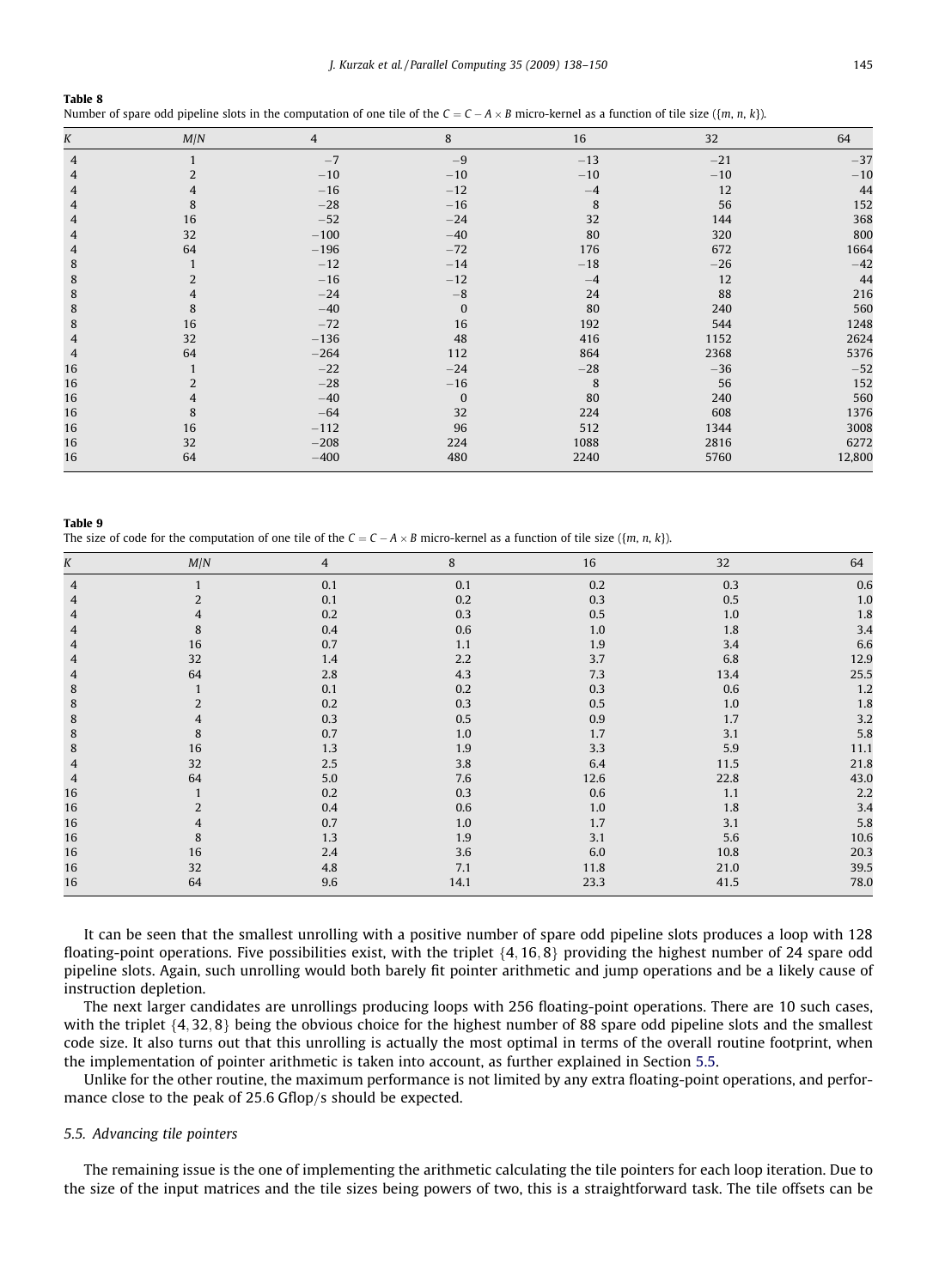calculated from the tile index and the base addresses of the input matrices using integer arithmetic and bit manipulation instructions (bitwise logical instructions and shifts). Fig. 4 shows a sample implementation of pointer arithmetic for the kernel  $C = C - A \times B^T$  with unrolling corresponding to the triplet {4, 4, 64}. Abase, Bbase and Cbase, are base addresses of the input matrices and the variable tile is the tile index running from 0 to 255; Aoffs, Boffs and Coffs are the calculated tile offsets.

Fig. 5 shows the result of compiling the sample C code from Fig. 4 to assembly code. Although a few variations are possible, the resulting assembly code will always involve a similar combined number of integer and bit manipulation operations. Unfortunately, all these instructions belong to the even pipeline and will introduce an overhead, which cannot be hidden behind floating point operations, like it is done with loads, stores, splats and shuffles.

One way of minimizing this overhead is extensive unrolling, which creates a loop big enough to make the pointer arithmetic negligible. An alternative is to eliminate the pointer arithmetic operations from the even pipeline and replace them with odd pipeline operations. With the unrolling chosen in Sections 5.3 and 5.4, the odd pipeline offers empty slots in abundance. It can be observed that, since the loop boundaries are fixed, all tile offsets can be calculated in advance. At the same time, the operations available in the odd pipeline include loads, which makes it a logical solution to precalculate and tabulate tile offsets for all iterations. It still remains necessary to combine the offsets with the base addresses, which are not known beforehand. However, under additional alignment constraints, offsets can be combined with bases using shuffle instructions, which are also available in the odd pipeline. As will be further shown, all instructions that are not floating point arithmetic can be removed from the even pipeline.

The precalculated offsets have to be compactly packed in order to preserve space consumed by the lookup table. Since tiles are 16 kB in size, offsets consume 14 bits and can be stored in a 16-bit halfword. Three offsets are required for each loop iteration. With eight halfwords in a quadword, each quadword can store offsets for two loop iterations or a single interation of the pipelined, double-buffered loop. [Fig. 6](#page-9-0) shows the organization of the offset lookup table.

The last arithmetic operation remaining is the advancement of the iteration variable. It is typical to decrement the iteration variable instead of incrementing it, and branch on non-zero, in order to eliminate the comparison operation, which is also the case here. This still leaves the decrement operation, which would have to occupy the even pipeline. In order to

> int tile: vector float \*Abase; vector float \*Bbase; vector float \*Cbase; vector float \*Aoffs; vector float \*Boffs; vector float \*Coffs; Aoffs = Abase + ((tile  $\&$  ~0x0F) << 2); Boffs = Bbase + ((tile  $\&$  0x0F) << 6); Coffs = Cbase + (tile  $\&$  0x0F) + ((tile  $\&$  ~0x0F) << 2);

**Fig. 4.** Sample C language implementation of pointer arithmetic for the kernel C = C – A  $\times$  B<sup>T</sup> with unrolling corresponding to the triplet {4, 4, 64}.

```
lga $2,tile
lga $3, Abase
andi $4, $2, -16
andi $2, $2, 15
shli $6,$4,2
shli $4,$4,6
shli $5,$2,10
     $2, $2, $6
a
     $4, $4, $3
a
shli $2,$2,4
lqa $3, Bbase
stqa $4, Aoffs
     $5, $5, $3a
lqa
     $3, Cbase
stqa $5, Boffs
     $2, $2, $3a.
stga $2, Coffs
```
Fig. 5. The result of compiling the code from Fig. 4 to assembly language, with even pipeline instructions in bold.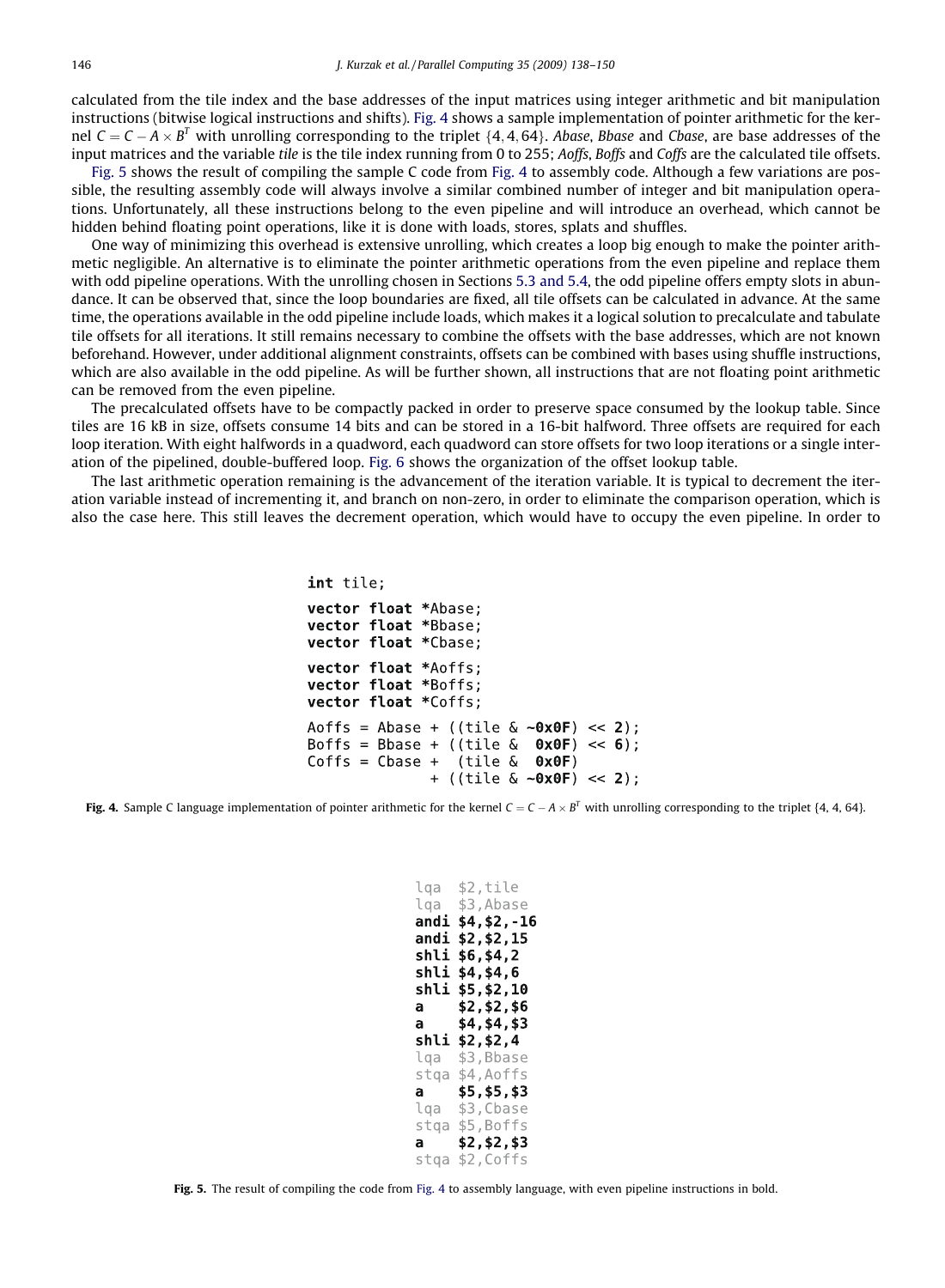<span id="page-9-0"></span>

Fig. 6. Organization of the tile offset lookup table. N is the number of tiles.

annihilate the decrement, each quadword containing six offsets for one iteration of the double-buffered loop also contains a seventh entry, which stores the index of the quadword to be processed next (preceding in memory). In other words, the iteration variable, which also serves as the index to the lookup table, is tabulated along with the offsets and loaded instead of being decremented.

Normally, the tile pointers would have to be calculated as a sum of an 18-bit base address and a 14-bit offset, which would require the use of integer addition residing in the even pipeline. With the additional constraint of 16 kB alignment of the base addresses, 14 less significant bits of the base are zero and can be simply replaced with the bits of the offset. The replacement could be implemented with the logical AND operation. This would however, again, involve an even pipeline instruction. Instead, both the base addresses and the offsets are initially shifted left by two bits, which puts the borderline between offsets and bases on a byte boundary. At this point the odd pipeline shuffle instruction operating at byte granularity can be used to combine the base with the offset. Finally, the result has to be shifted right by two bits, which can be accomplished by a combination of bit and byte quadword rotations, which also belong to the odd pipeline. Overall, all the operations involved in advancing the double-buffered loop consume 29 extra odd pipeline slots, which is small, given that 208 is available in the case of the first kernel and 176 in the case of the second.

This way, all operations involved in advancing from tile to tile are implemented in the odd pipeline. At the same time, both the branch instruction and the branch hint belong to the odd pipeline. Also, a correctly hinted branch does not cause any stall. As a result, such an implementation produces a continuous stream of floating-point operations in the even pipeline, without a single cycle devoted to any other activity.

The last issue to be discussed is the storage overhead of the lookup table. This size is proportional to the number of iterations of the unrolled loop and reciprocal to the size of the loop body. Using the presented scheme (Fig. 6), the size of the lookup table in bytes equals  $N^3/(m\times n\times k)\times 8.$  Table 10 presents the overall footprint of the  $C=C-A\times B^T$  micro-kernel as a function of the tile size. [Table 11](#page-10-0) presents the overall footprint of the C = C – A  $\times$  B micro-kernel as a function of the tile size. As can be clearly seen, the chosen tile sizes result in the lowest possible storage requirements for the routines.

## 5.6. Results

Both presented SGEMM kernel implementations produce a continuous stream of floating-point instructions for the duration of the pipelined loop. In both cases, the loop iterates 128 times, processing two tiles in each iteration. The  $C=C-A\times B^1$ kernel contains 544 floating-point operations in the loop body and, on a 3.2 GHz processor, delivers 25.54 Gflop/s (99.77% of peak) if actual operations are counted, and 24.04 Gflop/s (93.90% of peak) if the standard formula, 2N<sup>3</sup>, is used for operation count. The C  $=$  C  $-$  A  $\times$  B kernel contains 512 floating-point operations in the loop body and delivers 25.55 Gflop/s (99.80% of peak). Here, the actual operation count equals  $2N^3$ . At the same time, neither implementation overfills the odd pipeline, which is 31% empty for the first case and 17% empty for the second case. This guarantees no contention between loads

| Table 10                                                                                                                                                            |  |
|---------------------------------------------------------------------------------------------------------------------------------------------------------------------|--|
| The overall footprint of the micro-kernel $C = C - A \times B^T$ , including the code and the offset lookup table, as a function of tile size ({m, n, 64} triplet). |  |

| M/N |      |      | 16    | 32    | 64    |
|-----|------|------|-------|-------|-------|
|     | 9.2  | 6.3  | 6.6   | 10.0  | 18.4  |
|     | 6.0  | 5.7  | 8.1   | 14.5  | 28.0  |
|     | 5.4  | 7.4  | 12.8  | 24.3  | 47.6  |
| 8   | 7.4  | 12.3 | 22.8  | 44.1  | 87.1  |
| 16  | 12.8 | 22.8 | 43.1  | 84.1  | 166.0 |
| 32  | 24.3 | 44.1 | 84.1  | 164.0 | 324.0 |
| 64  | 47.6 | 87.1 | 166.0 | 324.0 | 640.0 |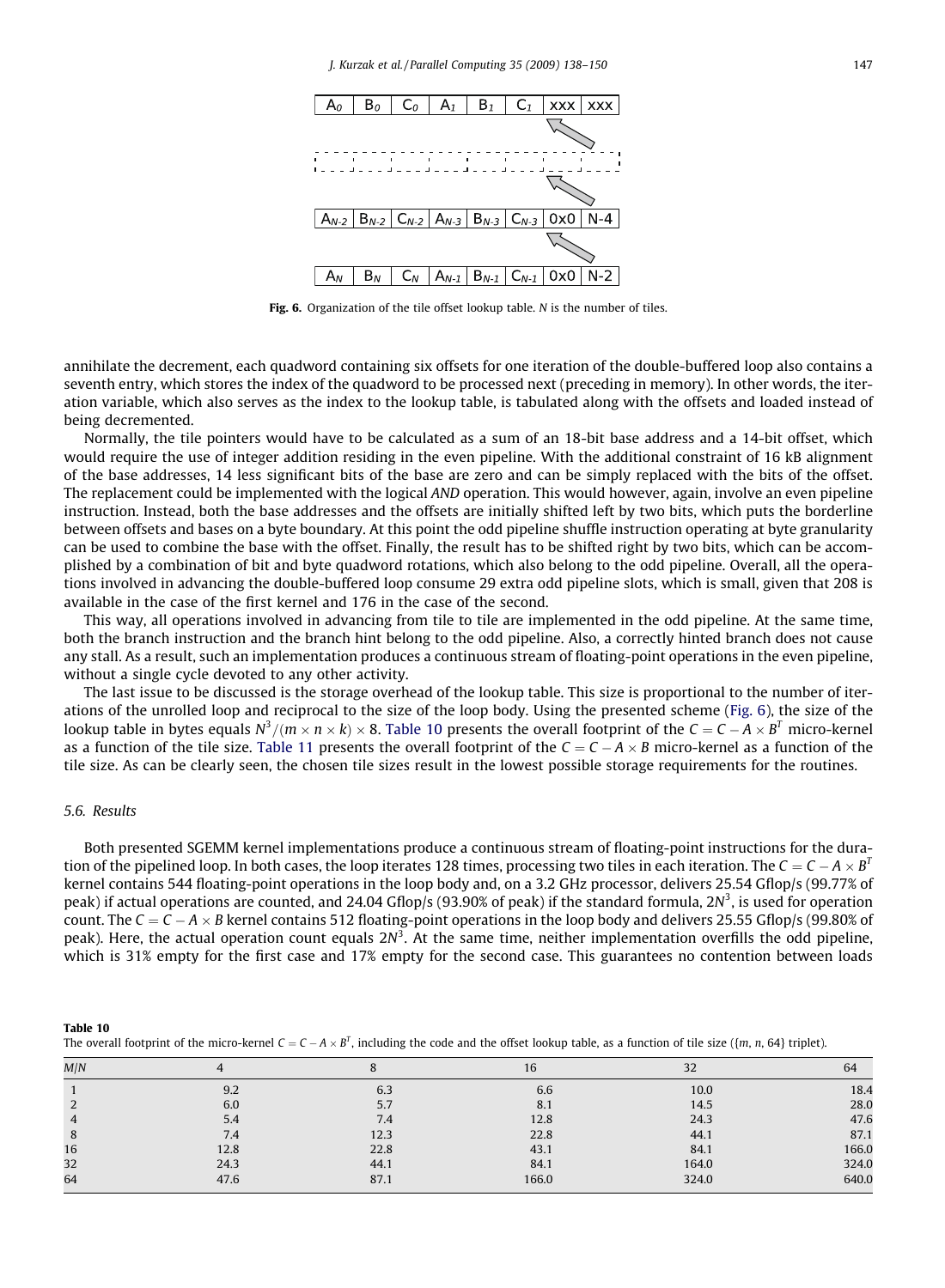<span id="page-10-0"></span>The overall footprint of the micro-kernel  $C=C-A\times B$ , including the code and the offset lookup table, as a function of tile size ({m, n, 64} triplet).

| K  | M/N | 4     | 8    | 16   | 32   | 64   |
|----|-----|-------|------|------|------|------|
| 4  |     | 128.1 | 64.2 | 32.4 | 16.7 | 9.3  |
| 4  |     | 64.2  | 32.3 | 16.6 | 9.1  | 6.1  |
| 4  | 4   | 32.4  | 16.6 | 9.0  | 5.9  | 5.7  |
| 4  | 8   | 16.7  | 9.1  | 5.9  | 5.6  | 7.8  |
| 4  | 16  | 9.4   | 6.2  | 5.8  | 7.9  | 13.6 |
| 4  | 32  | 6.8   | 6.3  | 8.4  | 14.0 | 26.0 |
| 4  | 64  | 7.5   | 9.6  | 15.1 | 27.0 | 51.1 |
| 8  |     | 64.2  | 32.4 | 16.6 | 9.2  | 6.3  |
| 8  |     | 32.4  | 16.6 | 9.0  | 5.9  | 5.7  |
| 8  | 4   | 16.7  | 9.1  | 5.8  | 5.3  | 7.3  |
| 8  | 8   | 9.3   | 6.0  | 5.4  | 7.1  | 12.1 |
| 8  | 16  | 6.6   | 5.9  | 7.5  | 12.3 | 22.5 |
| 4  | 32  | 9.1   | 9.6  | 13.8 | 23.5 | 43.8 |
| 4  | 64  | 12.1  | 16.1 | 25.8 | 45.8 | 86.1 |
| 16 |     | 32.4  | 16.7 | 9.2  | 6.3  | 6.4  |
| 16 |     | 16.7  | 9.1  | 5.9  | 5.6  | 7.8  |
| 16 | 4   | 9.3   | 6.0  | 5.4  | 7.1  | 12.1 |
| 16 | 8   | 6.5   | 5.8  | 7.3  | 11.8 | 21.5 |
| 16 | 16  | 6.9   | 8.3  | 12.5 | 21.8 | 40.6 |
| 16 | 32  | 10.6  | 14.8 | 23.8 | 42.1 | 79.1 |

#### Table 12

Summary of the properties of the SPE SIMD SGEMM micro-kernels.

| Characteristic                                                          | $C = C - A \times B^{T}$ | $C = C - A \times B$ |
|-------------------------------------------------------------------------|--------------------------|----------------------|
| Performance (Gflop/s)                                                   | 24.04                    | 25.55                |
| Execution time $( \mu s )$                                              | 21.80                    | 20.52                |
| Fraction of peak using the $2 \times M \times N \times K$ formula (%)   | 93.90                    | 99.80                |
| Fraction of peak using actual number of floating-point instructions (%) | 99.77                    | 99.80                |
| Dual issue rate odd pipeline workload (%)                               | 68.75                    | 82.81                |
| Register usage                                                          | 69                       | 69                   |
| Code segment size                                                       | 4008                     | 3992                 |
| Data segment size                                                       | 2192                     | 2048                 |
| Total memory footprint                                                  | 6200                     | 6040                 |

and stores and DMA operations, and no danger of instruction fetch starvation. Table 12 shows the summary of the kernels' properties.

# 5.7. Conclusions

Computational micro-kernels are architecture specific codes, where no portability is sought. It has been shown that systematic analysis of the problem combined with exploitation of low-level features of the Synergistic Processing Unit of the CELL processor leads to dense matrix multiplication kernels achieving peak performance without code bloat.

# 5.8. Future work

This article shows that great performance can be achieved on a SIMD architecture by optimizing code manually. The question remains, whether similar results can be accomplished by automatic vectorization techniques or a combination of autovectorization with heuristic techniques based on searching the parameter space. The authors plan to investigate a combination of the Superworld Level Parallelism technique for auto-vectorization [\[49\]](#page-12-0) with heuristic search similar to the ATLAS [\[13\]](#page-11-0) methodology.

# 5.9. Code

The code is freely available, under the BSD license and can be downloaded from the author's web site [http://icl.cs.utk.edu/](http://icl.cs.utk.edu/alvaro/) [alvaro/](http://icl.cs.utk.edu/alvaro/). A few comments can be useful here. In absence of better tools, the code has been developed with a help of a spreadsheet, mainly for easy manipulation of two columns of instructions for the two pipelines of the SPE. Other useful features were taken advantage of as well. Specifically, color coding of blocks of instructions greatly improves the readability of the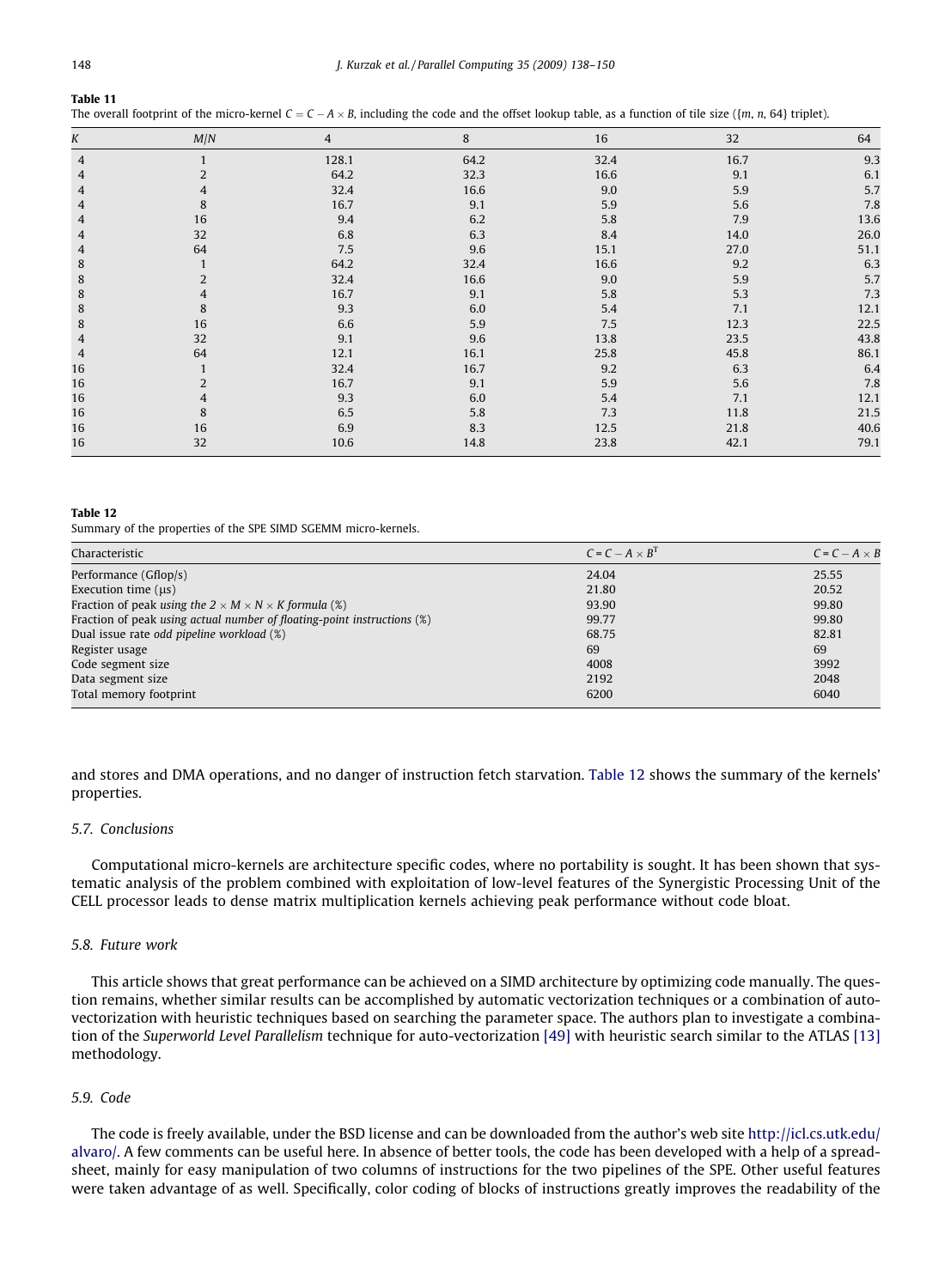<span id="page-11-0"></span>code. It is the hope of the authors that such visual representation of code considerably helps the reader's understanding of the techniques involved in construction of optimized SIMD assembly code. Also, the authors put considerable effort in making the software self-contained, in the sense that all tools involved in construction of the code are distributed alongside. That includes the lookup table generation code and the scripts facilitating translation from spreadsheet format to SPE assembly language.

#### References

- [1] IBM Corporation, Cell BE Programming Tutorial, November 2007.
- [2] IBM Corporation, Cell Broadband Engine Programming Handbook, Version 1.1, April 2007.
- S. Borkar, Design challenges of technology scaling, IEEE Micro 19 (4) (1999) 23-29.
- [4] D. Geer, Industry trends: chip makers turn to multicore processors, Computer 38 (5) (2005) 11–13.
- [5] H. Sutter, The free lunch is over: a fundamental turn toward concurrency in software, Dr. Dobb's J. 30(3). [6] K. Asanovic, R. Bodik, B.C. Catanzaro, J.J. Gebis, P. Husbands, K. Keutzer, D.A. Patterson, W.L. Plishker, J. Shalf, S.W. Williams, K.A. Yelick, The Landscape of Parallel Computing Research: A View from Berkeley, Tech. Rep. UCB/EECS-2006-183, Electrical Engineering and Computer Sciences Department,
- University of California at Berkeley, 2006. [7] J.J. Dongarra, I.S. Duff, D.C. Sorensen, H.A. van der Vorst, Numerical Linear Algebra for High-performance Computers, SIAM, 1998.
- [8] J.W. Demmel, Applied Numerical Linear Algebra, SIAM, 1997.
- [9] E. Anderson, Z. Bai, C. Bischof, L.S. Blackford, J.W. Demmel, J.J. Dongarra, J. Du Croz, A. Greenbaum, S. Hammarling, A. McKenney, D. Sorensen, LAPACK Users' Guide, SIAM, 1992.
- [10] L.S. Blackford, J. Choi, A. Cleary, E. D'Azevedo, J. Demmel, I. Dhillon, J.J. Dongarra, S. Hammarling, G. Henry, A. Petitet, K. Stanley, D. Walker, R.C. Whaley, ScaLAPACK Users' Guide, SIAM, 1997.
- [11] Basic Linear Algebra Technical Forum, Basic Linear Algebra Technical Forum Standard, August 2001.
- [12] B. Kågström, P. Ling, C. van Loan, GEMM-based Level 3 BLAS: high-performance model implementations and performance evaluation Benchmark, ACM Trans. Math. Soft. 24 (3) (1998) 268–302.
- [13] ATLAS. [<http://math-atlas.sourceforge.net/>](http://math-atlas.sourceforge.net/).
- [14] GotoBLAS. [<http://www.tacc.utexas.edu/resources/software/>](http://www.tacc.utexas.edu/resources/software/).
- [15] E. Chan, E.S. Quintana-Orti, G. Gregorio Quintana-Orti, R. van de Geijn, Supermatrix out-of-order scheduling of matrix operations for SMP and multicore architectures, in: Nineteenth Annual ACM Symposium on Parallel Algorithms and Architectures SPAA'07, 2007, pp. 116–125.
- [16] J. Kurzak, J.J. Dongarra, LAPACK Working Note 178: Implementing Linear Algebra Routines on Multi-Core Processors, Tech. Rep. CS-07-581, Electrical Engineering and Computer Science Department, University of Tennessee, 2006.
- [17] N. Park, B. Hong, V.K. Prasanna, Analysis of memory hierarchy performance of block data layout, in: International Conference on Parallel Processing, 2002.
- [18] N. Park, B. Hong, V.K. Prasanna, Tiling, block data layout, and memory hierarchy performance, IEEE Trans. Parallel Distrib. Syst. 14 (7) (2003) 640– 654.
- [19] J.R. Herrero, J.J. Navarro, Using nonlinear array layouts in dense matrix operations, in: Workshop on State-of-the-Art in Scientific and Parallel Computing PARA'06, 2006.
- [20] A. Buttari, J. Langou, J. Kurzak, J.J. Dongarra, LAPACK Working Note 190: Parallel Tiled QR Factorization for Multicore Architectures, Tech. Rep. CS-07-598, Electrical Engineering and Computer Science Department, University of Tennessee, 2007.
- [21] A. Buttari, J. Langou, J. Kurzak, J.J. Dongarra, LAPACK Working Note 191: A Class of Parallel Tiled Linear Algebra Algorithms for Multicore Architectures, Tech. Rep. CS-07-600, Electrical Engineering and Computer Science Department, University of Tennessee, 2007.
- [22] T. Chen, R. Raghavan, J. Dale, E. Iwata, Cell Broadband Engine Architecture and its First Implementation, A Performance View, November 2005. [<http://](http://www-128.ibm.com/developerworks/power/library/pa-cellperf/) [www-128.ibm.com/developerworks/power/library/pa-cellperf/>.](http://www-128.ibm.com/developerworks/power/library/pa-cellperf/)
- [23] J. Kurzak, J.J. Dongarra, Implementation of mixed precision in solving systems of linear equations on the CELL processor, Concurrency Comput. Pract. Exper. 19 (10) (2007) 1371–1385.
- [24] J. Kurzak, A. Buttari, J.J. Dongarra, Solving systems of linear equations on the CELL processor using Cholesky factorization, IEEE Trans. Parallel Distrib. Syst. 19 (9) (2008) 1175–1186.
- [25] D. Hackenberg, Einsatz und Leistungsanalyse der Cell Broadband Engine, Institut für Technische Informatik, Fakultät Informatik, Technische Universität Dresden, Großer Beleg, February 2007.
- [26] D. Hackenberg, Fast Matrix Multiplication on CELL Systems, July 2007. [<http://tu-dresden.de/die\\_tu\\_dresden/zentrale\\_einrichtungen/zih/forschung/](http://tu-dresden.de/die_tu_dresden/zentrale_einrichtungen/zih/forschung/architektur_und_leistungsanalyse_von_hochleistungsrechnern/cell/) [architektur\\_und\\_leistungsanalyse\\_von\\_hochleistungsrechnern/cell/>.](http://tu-dresden.de/die_tu_dresden/zentrale_einrichtungen/zih/forschung/architektur_und_leistungsanalyse_von_hochleistungsrechnern/cell/)
- [27] IBM Corporation, ALF for Cell BE Programmer's Guide and API Reference, November 2007.
- [28] M. Pepe, Multi-Core Framework (MCF), Mercury Computer Systems, Version 0.4.4, October 2006.
- [29] Mercury Computer Systems, Inc., Scientific Algorithm Library (SAL) Data Sheet, 2006. [<http://www.mc.com/uploadedfiles/SAL-ds.pdf>](http://www.mc.com/uploadedfiles/SAL-ds.pdf).
- [30] IBM Corporation, SIMD Math Library API Reference Manual, November 2007.
- 
- [31] I. Corporation, Mathematical Acceleration Subsystem-product Overview, March 2007. [<http://www-306.ibm.com/software/awdtools/mass/>](http://www-306.ibm.com/software/awdtools/mass/).<br>[32] Mercury Computer Systems, Inc., Trace Analysis Tool and Library (TATL™) Data She
- [33] European Center for Parallelism of Barcelona, Technical University of Catalonia, Paraver, Parallel Program Visualization and Analysis Tool Reference Manual, Version 3.1, October 2001.
- [34] IBM Corporation, Software Development Kit 2.1 Programmer's Guide, Version 2.1, March 2007.
- [35] V. Strassen, Gaussian elimination is not optimal, Numer. Math. 13 (1969) 354–356.
- [36] D. Coppersmith, S. Winograd, Matrix multiplication via arithmetic progressions, J. Symbol. Comput. 9 (3) (1990) 251–280.
- [37] D. Aberdeen, J. Baxter, Emmerald: A fast matrix–matrix multiply using Intel's SSE instructions, Concurrency Comput. Pract. Exper. 13 (2) (2001) 103– 119.
- [38] S. Williams, J. Shalf, L. Oliker, S. Kamil, P. Husbands, K. Yelick, The potential of the cell processor for scientific computing, in: ACM International Conference on Computing Frontiers, 2006.
- [39] S. Williams, J. Shalf, L. Oliker, S. Kamil, P. Husbands, K. Yelick, Scientific computing kernels on the cell processor, Int. J. Parallel Prog. 35 (3) (2007) 263– 298.
- [40] IBM Corporation, Basic Linear Algebra Subprograms Programmer's Guide and API Reference, November 2007.
- [41] B. Flachs, S. Asano, S.H. Dhong, P. Hofstee, G. Gervais, R. Kim, T. Le, P. Liu, J. Leenstra, J. Liberty, B. Michael, H. Oh, S.M. Mueller, O. Takahashi, A. Hatakeyama, Y. Watanabe, N. Yanoz, A streaming processing unit for a CELL processor, in: IEEE International Solid-State Circuits Conference, 2005, pp. 134–135.
- [42] B. Flachs, S. Asano, S.H. Dhong, H.P. Hofstee, G. Gervais, K. Roy, T. Le, L. Peichun, J. Leenstra, J. Liberty, B. Michael, O. Hwa-Joon, S.M. Mueller, O. Takahashi, A. Hatakeyama, Y. Watanabe, N. Yano, D.A. Brokenshire, M. Peyravian, T. Vandung, E. Iwata, The microarchitecture of the synergistic processor for a cell processor, IEEE J. Solid-State Circ. 41 (1) (2006) 63–70.
- [43] M. Gschwind, H.P. Hofstee, B. Flachs, M. Hopkins, Y. Watanabe, T. Yamazaki, Synergistic processing in cell's multicore architecture, IEEE Micro 26 (2) (2006) 10–24.